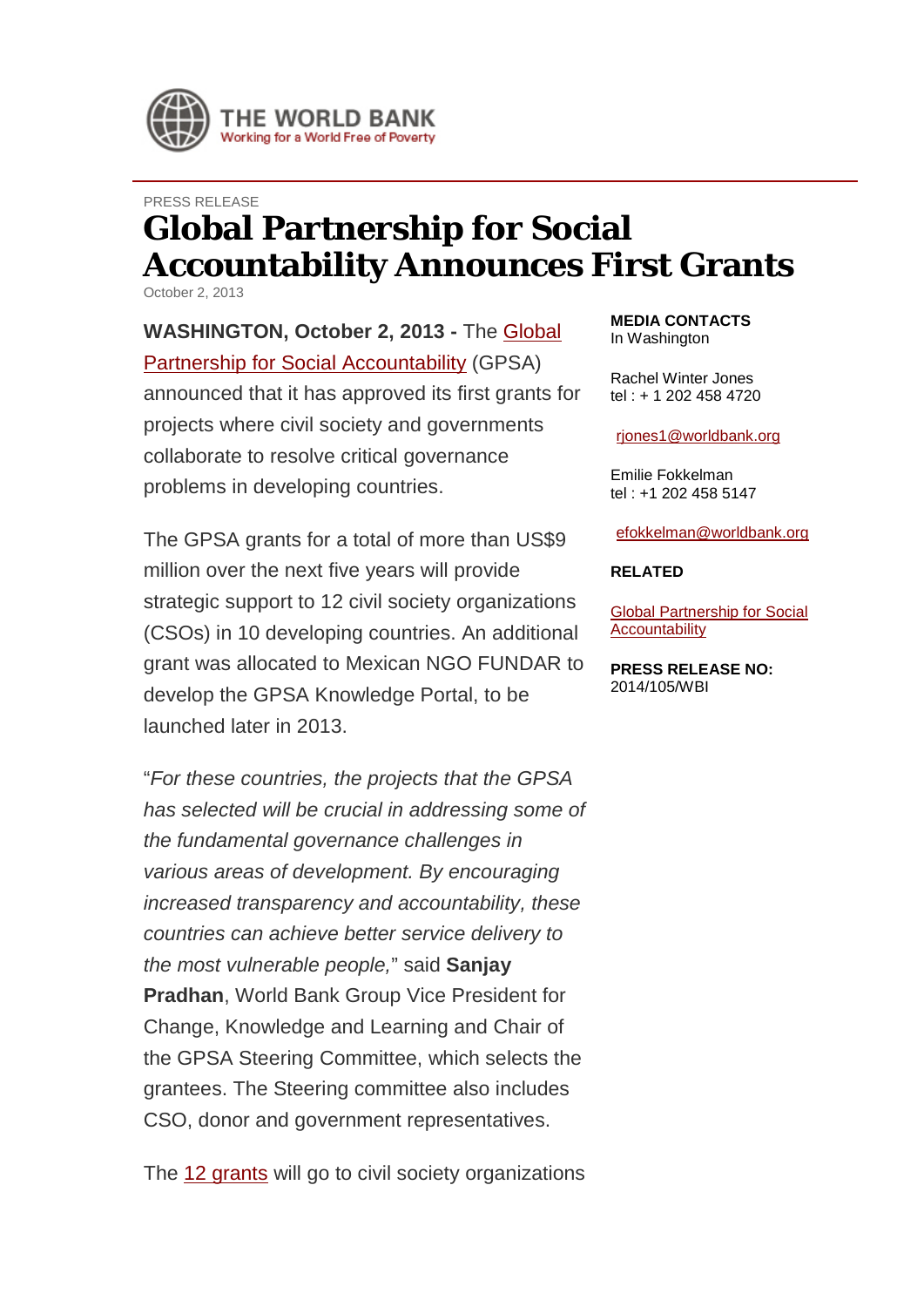in Bangladesh, Dominican Republic, Indonesia, Kyrgyz Republic, Malawi, Moldova, Mozambique, the Philippines, Tajikistan and Tunisia. They were selected from 216 proposals after the GPSA launched its first Call for Proposals in February 2013. An international roster of experts reviewed the proposals for technical quality and impact.

"*The unique approach that the GPSA applies with these grants is to support the collaboration between citizens and governments to work on solutions for development challenges*," said the GPSA Program Manager **Roby Senderowitsch**. "*This in turn helps the countries to reach the goals of ending extreme poverty and fostering shared prosperity*."

The projects will apply the social accountability methodology to a variety of governance issues, which were defined through a consultative process in each country. For example, in Bangladesh, two CSOs (Manusher Jonno Foundation and CARE Bangladesh) will support the capacity of citizens to participate at the local level in participatory budgeting and to monitor the actual use of decentralized government funds. The information resulting from these efforts is shared publicly and with local and national authorities, so they can take corrective measures where necessary, with the aim of improving the quality of services reaching the poor.

In Malawi, the GPSA will support two CSOs (CARE Malawi and Malawi Economic Justice Network) to address teachers' absenteeism and corruption in schools, using mobile technology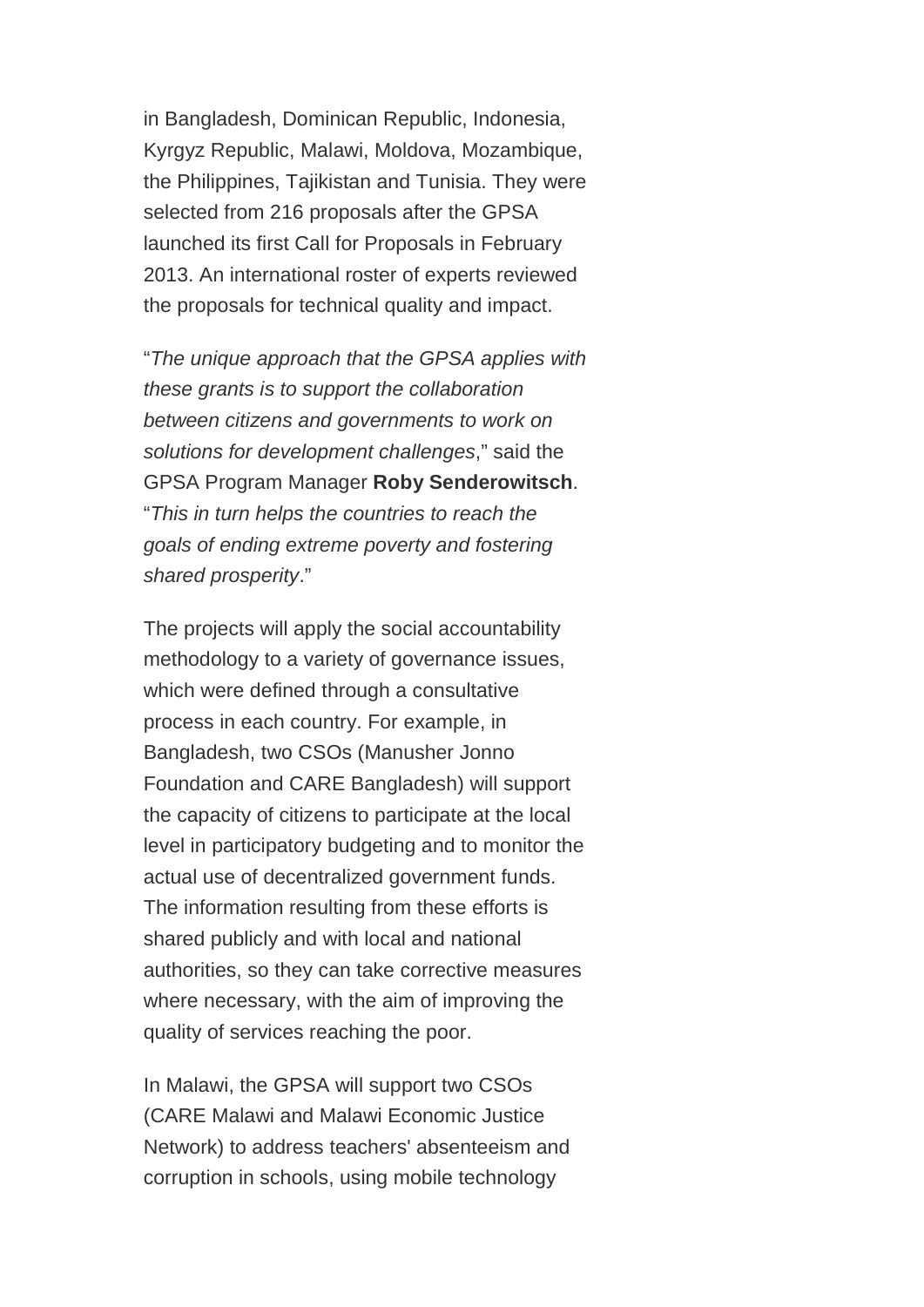and other methods. The resulting information will be shared with the Minister of Education and made public to better understand the problems and take corrective measures.

*"We are happy that the GPSA can help us to connect to our government so that the information we produce in our project can be effectively used by the Ministry of Education to improve policies on procurement in the education sector in Malawi,"* said **Dalitso Kubalasa**, Executive Director of the Malawi Economic Justice Network. "*We are all interested parties in building strong social accountability systems for maximum value for money from our public resources, especially for the education of our children."*

The GPSA is a coalition of donors, governments and CSOs that supports civil society and governments to work together to solve governance challenges. It builds on the World Bank's direct engagement with public sector actors, to create an enabling environment in which citizen feedback is used to solve critical problems in service delivery and to strengthen public institutions.

The GPSA Global Partners include more than 70 civil society organizations, multilateral institutions, foundations, and academia, which collaborate with GPSA in terms of knowledge sharing, technical assistance and networking.

GPSA is funded by a Multi-donor Trust Fund which the World Bank has contributed US\$20